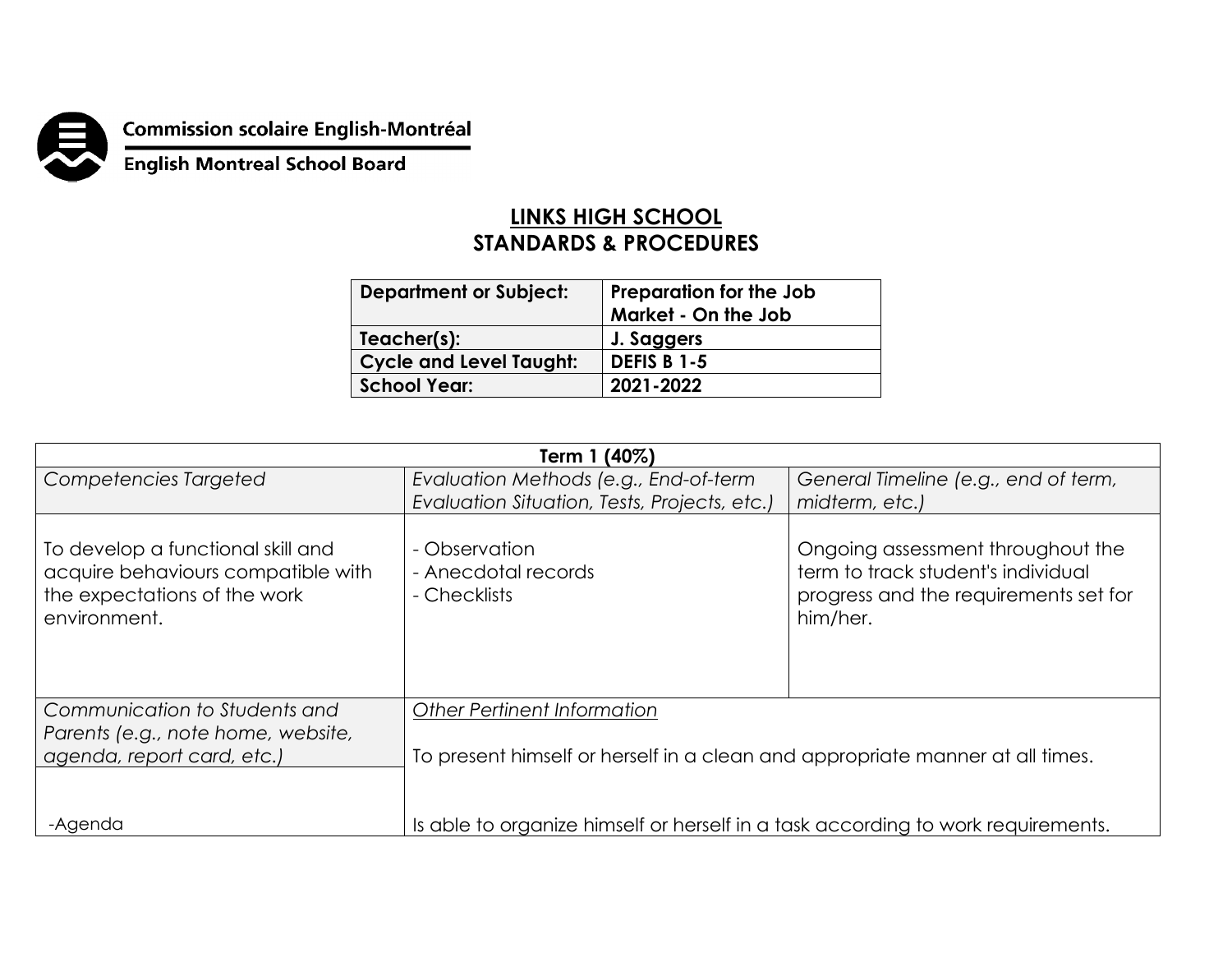| - Progress Report<br>- Report Card<br>- Parent-teacher night<br>- Individual Education Plan | To be able to organize himself or herself in a task.<br>To work independently for a period of time.<br>Finishes a task before starting another.<br>Respects his or her own working space.<br>Uses tools and materials appropriately.<br>Identifies an individual to whom he or she may go to for help. |
|---------------------------------------------------------------------------------------------|--------------------------------------------------------------------------------------------------------------------------------------------------------------------------------------------------------------------------------------------------------------------------------------------------------|
|---------------------------------------------------------------------------------------------|--------------------------------------------------------------------------------------------------------------------------------------------------------------------------------------------------------------------------------------------------------------------------------------------------------|